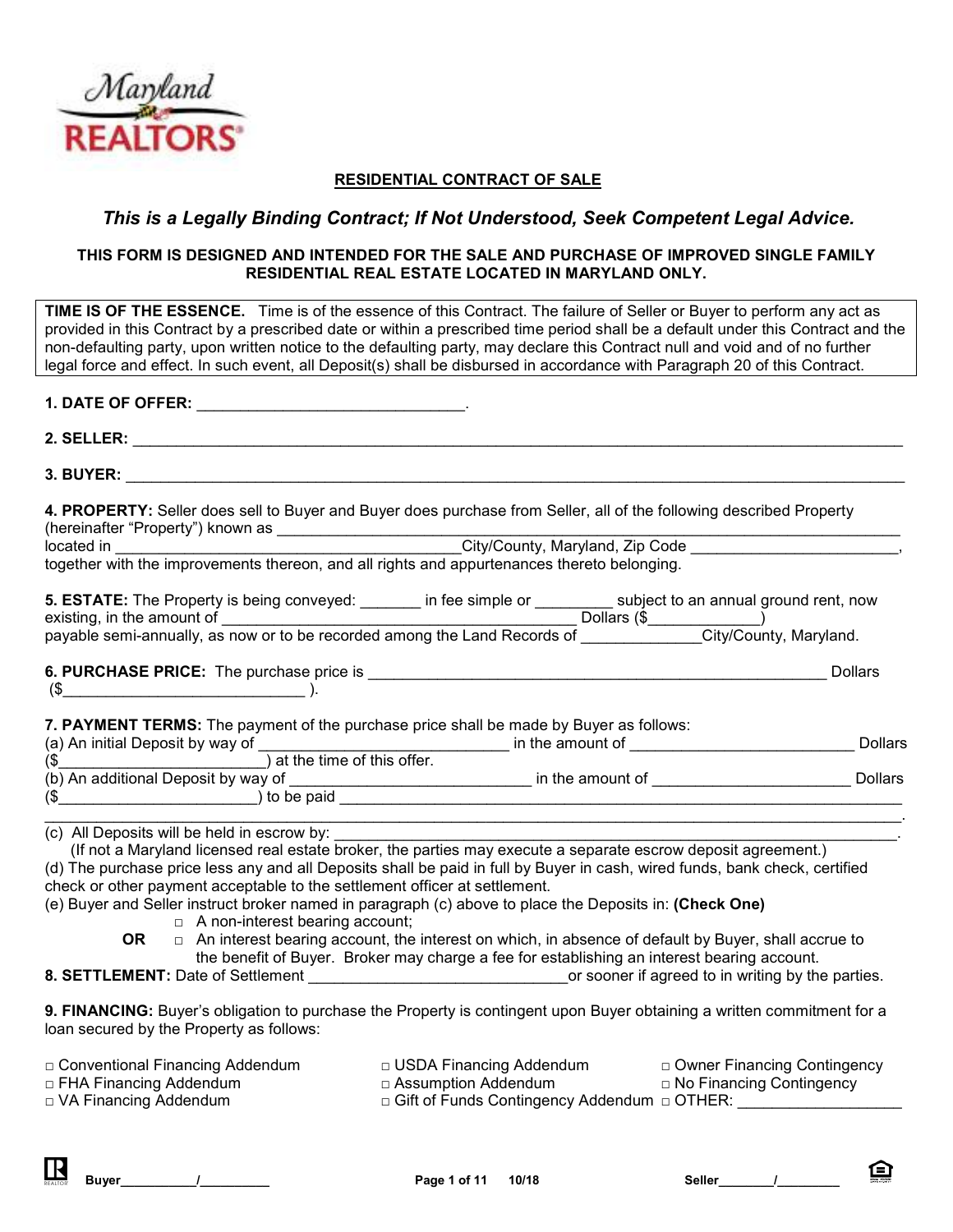**10. FINANCING APPLICATION AND COMMITMENT:** Buyer agrees to make a written application for the financing as herein described within \_\_\_\_\_\_\_\_\_\_\_\_\_\_\_\_\_ (\_\_\_\_\_\_) days from the Date of Contract Acceptance. If a written financing commitment is not obtained by Buyer within \_\_\_\_\_\_\_\_\_\_\_\_\_\_\_\_\_\_\_\_ (\_\_\_\_\_\_\_) days from the Date of Contract Acceptance: (1) Seller, at Seller's election and upon written notice to Buyer, may declare this Contract null and void and of no further legal effect; or (2) Buyer, upon written notice to Seller, which shall include written evidence from the lender of Buyer's inability to obtain financing as provided in Paragraph 9 of this Contract, may declare this Contract null and void and of no further legal effect. In either case, the deposit shall be disbursed in accordance with the Deposit paragraph of this Contract. If Buyer has complied with all of Buyer's obligations under this Contract, including those with respect to applying for financing and seeking to obtain financing, then the Release of Deposit agreement shall provide that the deposit shall be returned to Buyer.

**11. ALTERNATE FINANCING:** Provided Buyer timely and diligently pursues the financing described in the **Financing** paragraph, the **Financing Application and Commitment** paragraph, and the **Buyer Responsibility** paragraph, Buyer, at Buyer's election, may also apply for alternate financing. If Buyer, at Buyer's sole option, obtains a written commitment for financing in which the loan amount, term of note, amortization period, interest rate, down payment or loan program differ from the financing as described in the Financing paragraph, or any addendum to this Contract, the Financing Application and Commitment paragraph or any addendum to this Contract shall be deemed to have been fully satisfied. Such alternate financing may not increase costs to Seller or exceed the time allowed to secure the financing commitment as provided in the Financing Application and Commitment paragraph, or any addendum to this Contract.

**12. HOME AND/OR ENVIRONMENTAL INSPECTION:** Buyer acknowledges, subject to Seller acceptance, that Buyer is afforded the opportunity, at Buyer's sole cost and expense, to condition Buyer's purchase of the Property upon a Home Inspection and/or Environmental Inspection in order to ascertain the physical condition of the Property or the existence of environmental hazards. If Buyer desires a Home Inspection and/or Environmental Inspection contingency, such contingency must be included in an addendum to this Contract. Buyer and Seller acknowledge that Brokers, agents or subagents are not responsible for the existence or discovery of property defects.

**Inspection(s) Addenda Attached \_\_\_\_\_\_\_\_ \_\_\_\_\_\_\_\_\_\_\_\_ lnspection(s) Declined \_\_\_\_\_\_\_\_\_**<br>Buver Buver Buver **Buyer Buyer Buyer Buyer Buyer Buyer 13. INCLUSIONS/EXCLUSIONS:** Included in the purchase price are all permanently attached fixtures, including all smoke detectors. Certain other **now existing items** which may be considered personal property, whether installed or stored upon the property, are included if box below is checked.<br>INCLUDED **INCLUDED INCLUDED INCLUDED INCLUDED INCLUDED**  □ Alarm System □ Fireplace Screen Doors □ Screens □ Wood Stove □ Built-in Microwave □ Freezer □ Shades/Blinds

| $\Box$ Built-in Microwave        | $\Box$ Freezer                              | □ Shades/Blinds          |
|----------------------------------|---------------------------------------------|--------------------------|
| $\Box$ Ceiling Fan(s) # ___      | □ Furnace Humidifier                        | $\Box$ Storage Shed(s) # |
| □ Central Vacuum                 | □ Garage Opener(s) #                        | □ Storm Doors            |
| □ Clothes Dryer                  | w/remote(s) $\#$                            | $\Box$ Storm Windows     |
| □ Clothes Washer                 | □ Garbage Disposer                          | □ Stove or Range         |
| $\Box$ Cooktop                   | □ Hot Tub, Equipment & Cover □ T.V. Antenna |                          |
| $\Box$ Dishwasher                | □ Intercom                                  | □ Trash Compactor        |
| □ Drapery/Curtain Rods           | □ Playground Equipment                      | □ Wall Oven(s) #         |
| □ Draperies/Curtains             | □ Pool, Equipment & Cover                   | □ Water Filter           |
| □ Electronic Air Filter          | $\Box$ Refrigerator(s) #                    | □ Water Softener         |
| $\Box$ Exhaust Fan(s) #          | $\Box$ w/ice maker                          | □ Window A/C Unit(s) #   |
| □ Exist. W/W Carpet              | $\Box$ Satellite Dish                       | $\Box$ Window Fan(s) #   |
|                                  |                                             |                          |
| ADDITIONAL INCLUSIONS (SPECIFY): |                                             |                          |
|                                  |                                             |                          |

ADDITIONAL EXCLUSIONS (SPECIFY):\_\_\_\_\_\_\_\_\_\_\_\_\_\_\_\_\_\_\_\_\_\_\_\_\_\_\_\_\_\_\_\_\_\_\_\_\_\_\_\_\_\_\_\_\_\_\_\_\_\_\_\_\_\_\_\_\_\_\_\_\_\_\_\_\_\_

**14. AGRICULTURALLY ASSESSED PROPERTY:** The *Agricultural Use Assessment* (Assessment) is a reduced property tax assessment for agricultural land. To be eligible for the Assessment, the land must be actively used for agricultural purposes. The *Agricultural Land Transfer Tax* (Tax) is a tax imposed under Section 13-301 et seq. of the Tax-Property Article, Annotated Code of Maryland**. If the Property is assessed in the agricultural use category and the Buyer does not intend to use the Property for agricultural purposes, the Tax may become due and could be substantial.** The Tax is imposed on the deed itself and must be paid before the deed can be recorded. At the time of sale, Seller shall notify Buyer in writing that the transfer may be subject to the Tax. Buyer will be responsible to pay the Tax unless the parties negotiate a different agreement. To avoid paying the Tax, Buyer must continue to use the Property for agricultural purposes and comply with the other requirements of the law. **The Property, or any portion thereof, may be subject to an Agricultural Land Transfer Tax as imposed by Section 13-301 et seq. of the Tax-Property Article, Annotated Code of Maryland, by reason of the Property's having been assessed on the basis of agricultural use. The Tax assessed as a result of this**  transfer shall be paid by

**15. FOREST CONSERVATION AND MANAGEMENT PROGRAM:** Buyer is hereby notified that this transfer may be subject to the Forest Conservation and Management Program imposed by Section 8-211 of the Tax-Property Article, Annotated Code of

**Buyer\_\_\_\_\_\_\_\_\_\_\_/\_\_\_\_\_\_\_\_\_\_ Page 2 of 11 10/18 Seller\_\_\_\_\_\_\_\_/\_\_\_\_\_\_\_\_\_**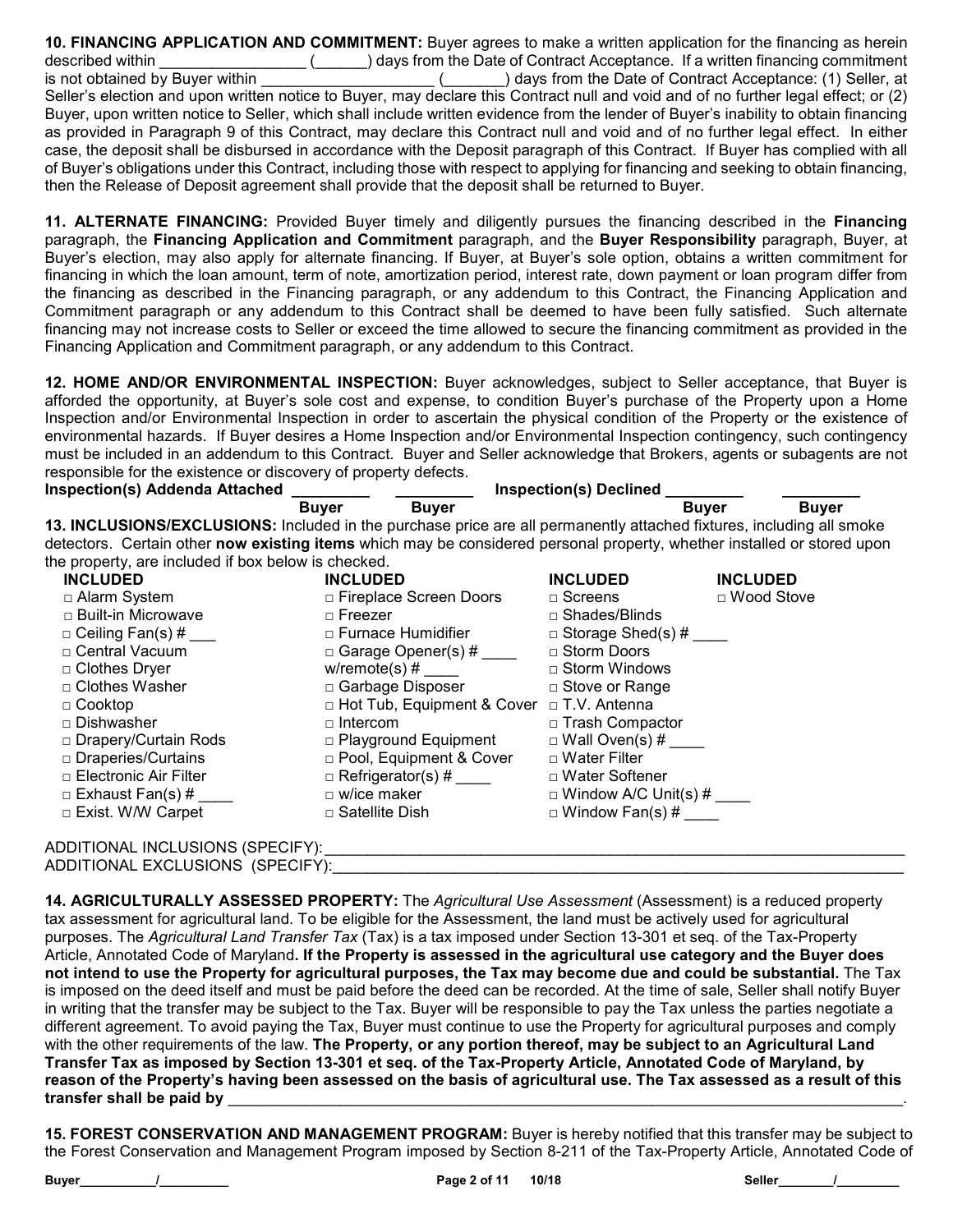#### **16. LEAD-BASED PAINT:**

**A. FEDERAL LEAD-BASED PAINT LAW:** Title X, Section 1018, the Residential Lead-Based Paint Hazard Reduction Act of 1992 (the "Act"), requires the disclosure by Seller of information regarding lead-based paint and lead-based paint hazards in connection with the sale of any **residential** real property on which a residential dwelling was constructed prior to 1978. Unless otherwise exempt by the Act, the disclosure shall be made on the required federal Disclosure of Information on Lead-Based Paint and/or Lead-Based Paint Hazards form. **Seller and any agent involved in the transaction are required to retain a copy of the completed Lead-Based Paint Disclosure form for a period of three (3) years following the date of settlement. A Seller who fails to give the required Lead-Based Paint Disclosure form and EPA pamphlet may be liable under the Act for three times the amount of damages and may be subject to both civil and criminal penalties.** 

Buyer acknowledges by Buyer's initials below that Buyer has read and understands the provisions of Paragraph 16.A. \_\_\_\_\_\_\_\_/\_\_\_\_\_\_\_ **(BUYER)**

**B. RENOVATION, REPAIR AND PAINTING OF PROPERTY:** In accordance with the Lead Renovation, Repair and Painting Rule ("RRP") as adopted by the Environmental Protection Agency ("the EPA"), effective April 22, 2010, if the improvements on the Property were built before 1978, contractor(s) engaged by Seller to renovate, repair or paint the Property must be certified by the EPA where such work will disturb more than six square feet of paint per room for interior projects; more than 20 square feet of paint for any exterior project; or includes window replacement or demolition ("Covered Work"). Before and during any Covered Work project, contractor(s) must comply with all requirements of the RRP.

A Seller who personally performs any Covered Work on a rental property is required to be certified by the EPA prior to performing such Covered Work. No certification is required for a Seller who personally performs Covered Work on the Seller's principal residence. However, Seller has the ultimate responsibility for the safety of Seller's family or children while performing such Covered Work. For detailed information regarding the RRP, Seller should visit http://www2.epa.gov/lead/renovationrepair-and-painting-program.

Buyer acknowledges by Buyer's initials below that Buyer has read and understands Paragraph 16.B. \_\_\_\_\_\_\_\_/\_\_\_\_\_\_\_ **(BUYER)**

**C. MARYLAND LEAD POISONING PREVENTION PROGRAM:** Under the Maryland Lead Poisoning Prevention Program (the "Maryland Program"), any residential dwelling constructed prior to 1978 that is leased for residential purposes is required to be registered with the Maryland Department of the Environment (MDE). If the Property was built prior to 1978 and is now or has been a rental property or may become a rental property in the future, a separate Maryland Lead-Based Paint Disclosure form is attached. Detailed information regarding compliance requirements may be obtained at: http://www.mde.state.md.us/programs/Land/LeadPoisoningPrevention/Pages/index.aspx.

Buyer acknowledges by Buyer's initials below that Buyer has read and understands Paragraph 16.C. \_\_\_\_\_\_\_\_/\_\_\_\_\_\_\_ **(BUYER)**

**17. NOTICE REGARDING DISCLOSURE OF DEFERRED WATER AND SEWER ASSESSMENTS:** Pursuant to Section 14- 117(a)(5) of the Real Property Article of the Annotated Code of Maryland, a contract for the resale of residential real property that is served by public water or wastewater facilities for which deferred water and sewer charges have been established by a recorded covenant or declaration shall contain a notice disclosing information about the deferred water and sewer charges. **If a Seller subject to this law fails to comply:**

- **(a) Prior to settlement, Buyer is entitled to rescind in writing the sales contract without penalty or liability. On rescission, Buyer is also entitled to the full return of any deposits made on account of the sales contract. If any deposits are held in trust by a licensed real estate broker, the return of the deposits to a Buyer under this law shall comply with the procedures under § 17-505 of the Business Occupations and Professions Article of the Annotated Code of Maryland. Buyer's right of rescission shall terminate five days after Seller provides to Buyer written notice in accordance with this requirement; and**
- **(b) After settlement, Seller shall be liable to Buyer for the full amount of any fee or assessment not disclosed, unless Seller was never charged a fee or assessment to defray the costs of public water or wastewater facilities by the developer, a successor of the developer, or a subsequent assignee.**

This law does *not* apply in a county that has adopted a disclosure requirement that is substantially similar to this law. (If the Property is served by public water or wastewater facilities for which deferred water and sewer charges have been established by a recorded covenant or declaration: See Notice Regarding Deferred Water and Sewer Charges.)

Buyer acknowledges by Buyer's initials below that Buyer has read and understands Paragraph 17.

\_\_\_\_\_\_\_\_/\_\_\_\_\_\_\_ **(BUYER)** 

**Buyer\_\_\_\_\_\_\_\_\_\_\_/\_\_\_\_\_\_\_\_\_\_ Page 3 of 11 10/18 Seller\_\_\_\_\_\_\_\_/\_\_\_\_\_\_\_\_\_**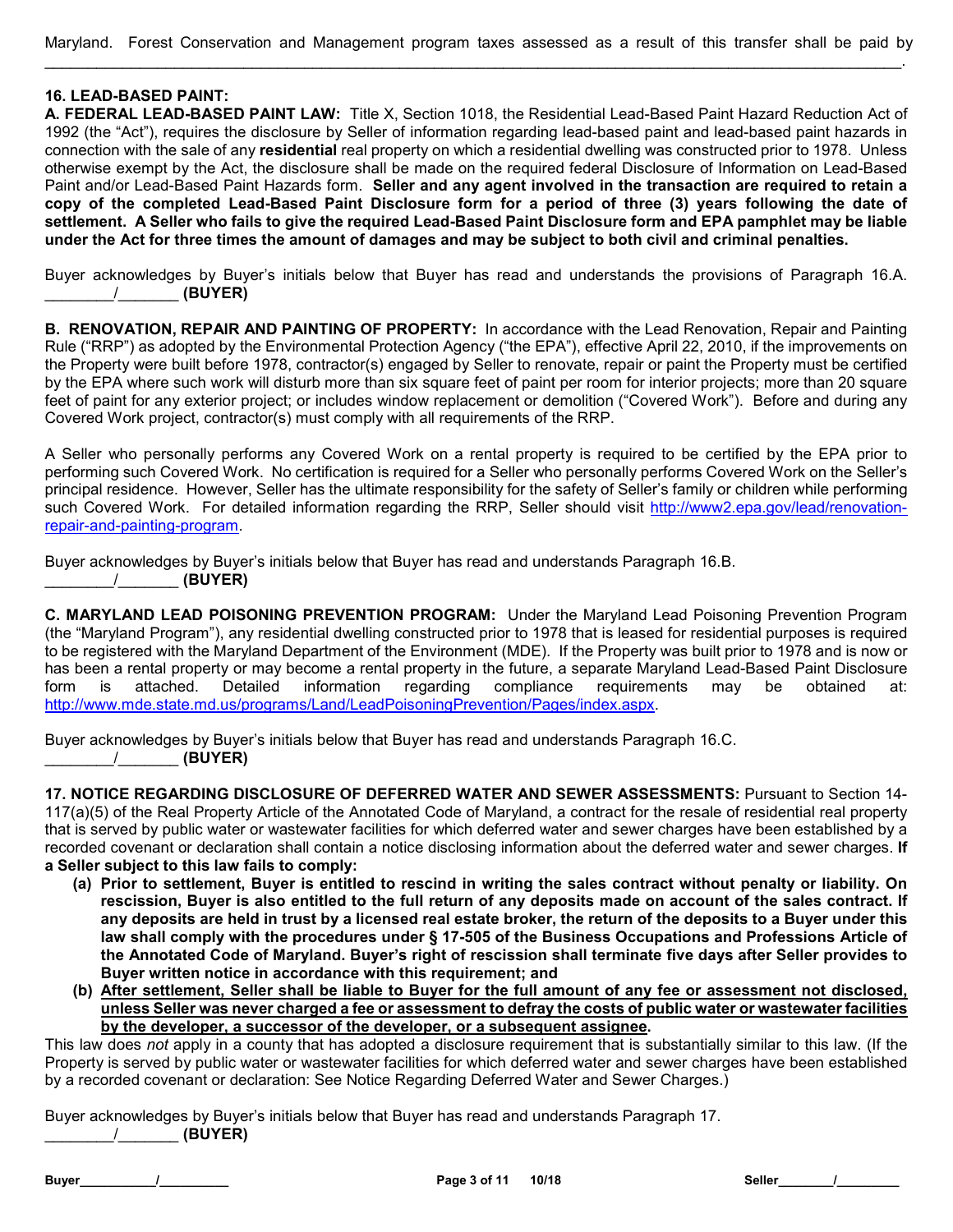#### **18. ADDENDA/DISCLOSURES:** The Addenda checked below, which are hereby attached, are made a part of this Contract:

- 
- 
- 
- 
- 
- □ Conservation Easement □ □ □ □ Property Inspections
- 
- 
- □ Disclosure of Leased Items Addendum □ Purchase Price Escalation<br>□ Disclosure of Information on Lead-Based Paint □ Sale, Financing, Settlemen and/or Lead-Based Paint Hazards □ Seller Contribution<br>First-Time Maryland Home Buyer Transfer & □ Seller's Purchase of Another Property
- □ First-Time Maryland Home Buyer Transfer & Recordation Tax □ Short Sale<br>Homeowners Association Notice □ Third Party Approval
- □ Homeowners Association Notice
- 
- □ Local City/County Certifications/Registrations
- □ Local City/County Notices/Disclosure
- □ Maryland Lead Poisoning Prevention Program Disclosure
- □ Affiliated Business Disclosure Notice □ □ DID Non-Resident Seller Transfer Withholding Tax
- □ As Is □ Notice to Buyer and Seller Maryland Residential Real □ Back-Up Contract Addendum extending property Disclosure/Disclaimer Act
- □ Cash Appraisal Contingency □ □ □ Notice & Disclosure of Deferred Water & Sewer Charges
- □ Condominium Resale Notice □ □ □ □ □ On-Site Sewage Disposal System Inspection
	-
- □ Disclosure of Licensee Status □ Property Subject to Ground Rent
	-
	- □ Sale, Financing, Settlement or Lease of Other Real Estate<br>□ Seller Contribution
	-
	-
	-
	-
- □ Kickout □ Water Quality

□ Other Addenda/Special Conditions:

**19. WOOD DESTROYING INSECT INSPECTION:** Buyer, at Buyer's expense, (if VA, then at Seller's expense) is authorized to obtain a written report on the state regulated form from a Maryland licensed pest control company that, based on a careful visual inspection, there is no evidence of termite or other wood-destroying insect infestation in the residence or within three (3) feet of the residence; and damage due to previous infestation has been repaired. The provisions of this paragraph also shall apply to: (1) the garage or within three (3) feet of the garage (whether attached or detached); (2) any outbuildings located within three feet of the residence or garage; and (3) a maximum of ten (10) linear feet of the nearest portion of a fence on Seller's Property within three feet of the residence or garage. If there is evidence of present infestation as described above, or if damage caused by present or prior infestation is discovered, Seller, at Seller's expense, shall repair any damage caused by present or prior infestation and have the present infestation treated by a licensed pest control company. If the cost of treatment and repair of such damage exceeds 2% of the purchase price, Seller may, at Seller's option, cancel this Contract, unless Buyer, at Buyer's option should choose to pay for the cost of treatment and repairs exceeding 2% of the purchase price, then this Contract shall remain in full force and effect. If such report reveals damage for which the cost of treatment and repair exceeds 2% of the purchase price, Seller's decision regarding treatment and repair of damage shall be communicated in writing to Buyer within five (5) days from receipt of the report, after which Buyer shall respond to Seller in writing with Buyer's decision within three (3) days from receipt of Seller's notification of Seller's decision. If Seller does not notify Buyer in writing of Seller's decision within five (5) days from receipt of report, Buyer may, at Buyer's option, pay for the cost of treatment and repairs exceeding 2% of the purchase price. If Buyer does not want to pay for the cost of treatment and repairs exceeding 2% of the purchase price, Buyer may terminate this Contract upon written notice delivered to Seller. In the event this Contract is terminated under the terms of this paragraph, the Deposit(s) shall be disbursed in accordance with the Deposit paragraph of this Contract.

\_\_\_\_\_\_\_\_\_\_\_\_\_\_\_\_\_\_\_\_\_\_\_\_\_\_\_\_\_\_\_\_\_\_\_\_\_\_\_\_\_\_\_\_\_\_\_\_\_\_\_\_\_\_\_\_\_\_\_\_\_\_\_\_\_\_\_\_\_\_\_\_\_\_\_\_\_\_\_\_\_\_\_\_\_\_\_\_\_\_\_\_\_\_\_\_\_\_\_

\_\_\_\_\_\_\_\_\_\_\_\_\_\_\_\_\_\_\_\_\_\_\_\_\_\_\_\_\_\_\_\_\_\_\_\_\_\_\_\_\_\_\_\_\_\_\_\_\_\_\_\_\_\_\_\_\_\_\_\_\_\_\_\_\_\_\_\_\_\_\_\_\_\_\_\_\_\_\_\_\_\_\_\_\_\_\_\_\_\_\_\_\_\_\_\_\_\_\_ \_\_\_\_\_\_\_\_\_\_\_\_\_\_\_\_\_\_\_\_\_\_\_\_\_\_\_\_\_\_\_\_\_\_\_\_\_\_\_\_\_\_\_\_\_\_\_\_\_\_\_\_\_\_\_\_\_\_\_\_\_\_\_\_\_\_\_\_\_\_\_\_\_\_\_\_\_\_\_\_\_\_\_\_\_\_\_\_\_\_\_\_\_\_\_\_\_\_\_

**20. DEPOSIT:** If the Deposit is held by a Broker as specified in Paragraph 7(c) of this Contract, Buyer hereby authorizes and directs Broker to hold the Deposit instrument without negotiation or deposit until the parties have executed and accepted this Contract. Upon acceptance, the initial Deposit and additional Deposits (the "Deposit"), if any, shall be placed in escrow as provided in Paragraph 7(e) of this Contract and in accordance with the requirements of Section 17-502(b)(1) of the Business Occupations and Professions Article, Annotated Code of Maryland. If Seller does not execute and accept this Contract, the initial Deposit instrument shall be promptly returned to Buyer. The Deposit shall be disbursed at settlement. In the event this Contract shall be terminated or settlement does not occur, Buyer and Seller agree that the Deposit shall be disbursed by Broker only in accordance with a Release of Deposit agreement executed by Buyer and Seller. In the event Buyer and/or Seller fail to complete the real estate transaction in accordance with the terms and conditions of this Contract, and either Buyer or Seller shall be unable or unwilling to execute a Release of Deposit agreement, Buyer and Seller hereby acknowledge and agree that Broker may distribute the Deposit in accordance with the provisions of Section 17-505(b) of the Business Occupations and Professions Article, Annotated Code of Maryland.

**21. DEED AND TITLE:** Upon payment of the purchase price, a deed for the Property containing covenants of special warranty and further assurances (except in the case of transfer by personal representative of an estate), shall be executed by Seller and shall convey the Property to Buyer. Title to the Property, including all chattels included in the purchase, shall be good and merchantable, free of liens and encumbrances except as specified herein; except for use and occupancy restrictions of public record which are generally applicable to properties in the immediate neighborhood or the subdivision in which the Property is

**Buyer\_\_\_\_\_\_\_\_\_\_\_/\_\_\_\_\_\_\_\_\_\_ Page 4 of 11 10/18 Seller\_\_\_\_\_\_\_\_/\_\_\_\_\_\_\_\_\_**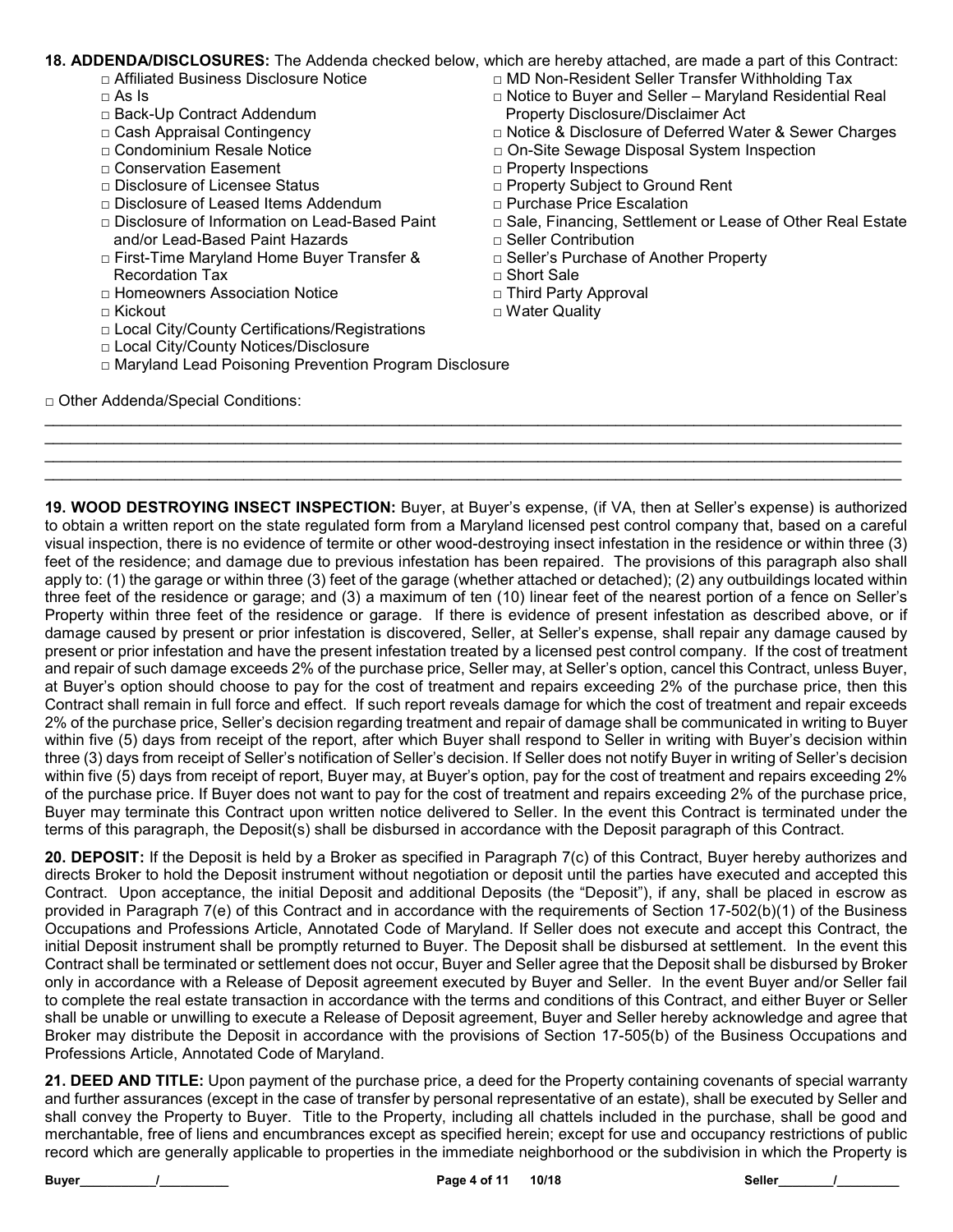located and publicly recorded easements for public utilities and any other easements which may be observed by an inspection of the Property. Buyer expressly assumes the risk that restrictive covenants, zoning laws or other recorded documents may restrict or prohibit the use of the Property for the purpose(s) intended by Buyer. In the event Seller is unable to give good and merchantable title or such as can be insured by a Maryland licensed title insurer, with Buyer paying not more than the standard rate as filed with the Maryland Insurance Commissioner, Seller, at Seller's expense, shall have the option of curing any defect so as to enable Seller to give good and merchantable title or, if Buyer is willing to accept title without said defect being cured, paying any special premium on behalf of Buyer to obtain title insurance on the Property to the benefit of Buyer. In the event Seller elects to cure any defects in title, this Contract shall continue to remain in full force and effect; and the date of settlement shall be extended for a period not to exceed fourteen (14) additional days. If Seller is unable to cure such title defect(s) and is unable to obtain a policy of title insurance on the Property to the benefit of Buyer from a Maryland licensed title insurer, Buyer shall have the option of taking such title as Seller can give, or terminating this Contract and being reimbursed by Seller for cost of searching title as may have been incurred not to exceed 1/2 of 1% of the purchase price. In the latter event, there shall be no further liability or obligation on either of the parties hereto; and this Contract shall become null and void; and all Deposit(s) shall be disbursed in accordance with the Deposit paragraph of this Contract. In no event shall Broker(s) or their agent(s) have any liability for any defect in Seller's title.

**22. CONDITION OF PROPERTY AND POSSESSION:** At settlement, Seller shall deliver possession of the Property and shall deliver the Property vacant, clear of trash and debris, broom clean and in substantially the same condition as existed on the Date of Contract Acceptance. Buyer reserves the right to inspect the Property within five (5) days prior to settlement. **EXCEPT AS OTHERWISE SPECIFIED IN THIS CONTRACT, INCLUDING THIS PARAGRAPH, THE PROPERTY IS SOLD "AS IS."** The obligations of Seller as provided in this paragraph shall be in addition to any Disclosure and Disclaimer Statement as required by Section 10-702, Real Property Article, Annotated Code of Maryland and any provision of any inspection contingency addendum made a part of this Contract (See Property Inspections Notice).

**23. ADJUSTMENTS:** Ground rent, homeowner's association fees, rent and water rent shall be adjusted and apportioned as of date of settlement; and all taxes, general or special, and all other public or governmental charges or assessments against the Property which are or may be payable on a periodic basis, including Metropolitan District Sanitary Commission, Washington Suburban Sanitary Commission, or other benefit charges, assessments, liens or encumbrances for sewer, water, drainage, paving, or other public improvements completed or commenced on or prior to the date hereof, or subsequent thereto, are to be adjusted and apportioned as of the date of settlement and are to be assumed and paid thereafter by Buyer, whether assessments have been levied or not as of date of settlement if applicable by local law. Any heating or cooking fuels remaining in supply tank(s) at time of settlement shall become the property of Buyer.

**24. SETTLEMENT COSTS:** Buyer agrees to pay all settlement costs and charges including, but not limited to, all Lender's fees in connection herewith, including title examination and title insurance fees, loan insurance premiums, all document preparation and recording fees, notary fees, survey fees where required, and all recording charges, except those incident to clearing existing encumbrances or title defects, except if Buyer is a Veteran obtaining VA financing, those prohibited to be paid by a Veteran obtaining VA financing, which prohibited charges shall be paid by Seller.

### **25. TRANSFER CHARGES:**

 **A. IN GENERAL.** Section 14-104(b) of the Real Property Article, Annotated Code of Maryland provides that, unless otherwise negotiated in the contract or provided by State or local law, the cost of any recordation tax or any State or local Transfer Tax shall be shared equally between the Buyer and Seller.

 **B. FIRST-TIME BUYER.** Under Section 14-104(c) of the Real Property Article, the entire amount of recordation and local transfer tax shall be paid by the Seller of property that is sold to a first-time Maryland homebuyer, unless there is an express agreement that the recordation tax or any state or local transfer tax will not be paid entirely by the Seller.

*RECORDATION AND LOCAL TRANSFER TAX.* **If the Buyer is a first-time Maryland homebuyer, Buyer and Seller expressly agree, in accordance with Section 14-104(c) of the Real Property Article, Annotated Code of Maryland, that payment of recordation tax and local transfer tax shall be shared equally between the Buyer and Seller unless a "Firsttime Maryland Homebuyer Transfer and Recordation Tax Addendum" is attached, which contains a different express agreement.** 

*STATE TRANSFER TAX:* Under Section 13-203(b) of the Tax-Property Article, Annotated Code of Maryland, the amount of state transfer tax due on the sale of property to a first-time Maryland homebuyer is reduced from 0.50% to 0.25% and shall be paid entirely by the Seller. Buyer is hereby notified that to ensure receipt of the above reduction, Buyer should so indicate on Page 10 of this Contract and complete the required affidavit at settlement indicating that the Buyer is a first-time Maryland homebuyer.

**26. BROKER LIABILITY:** Brokers, their agents, subagents and employees do not assume any responsibility for the condition of the Property or for the performance of this Contract by any or all parties hereto. By signing this Contract, Buyer and Seller acknowledge that they have not relied on any representations made by Brokers, or any agents, subagents or employees of Brokers, except those representations expressly set forth in this Contract.

**Buyer\_\_\_\_\_\_\_\_\_\_\_/\_\_\_\_\_\_\_\_\_\_ Page 5 of 11 10/18 Seller\_\_\_\_\_\_\_\_/\_\_\_\_\_\_\_\_\_**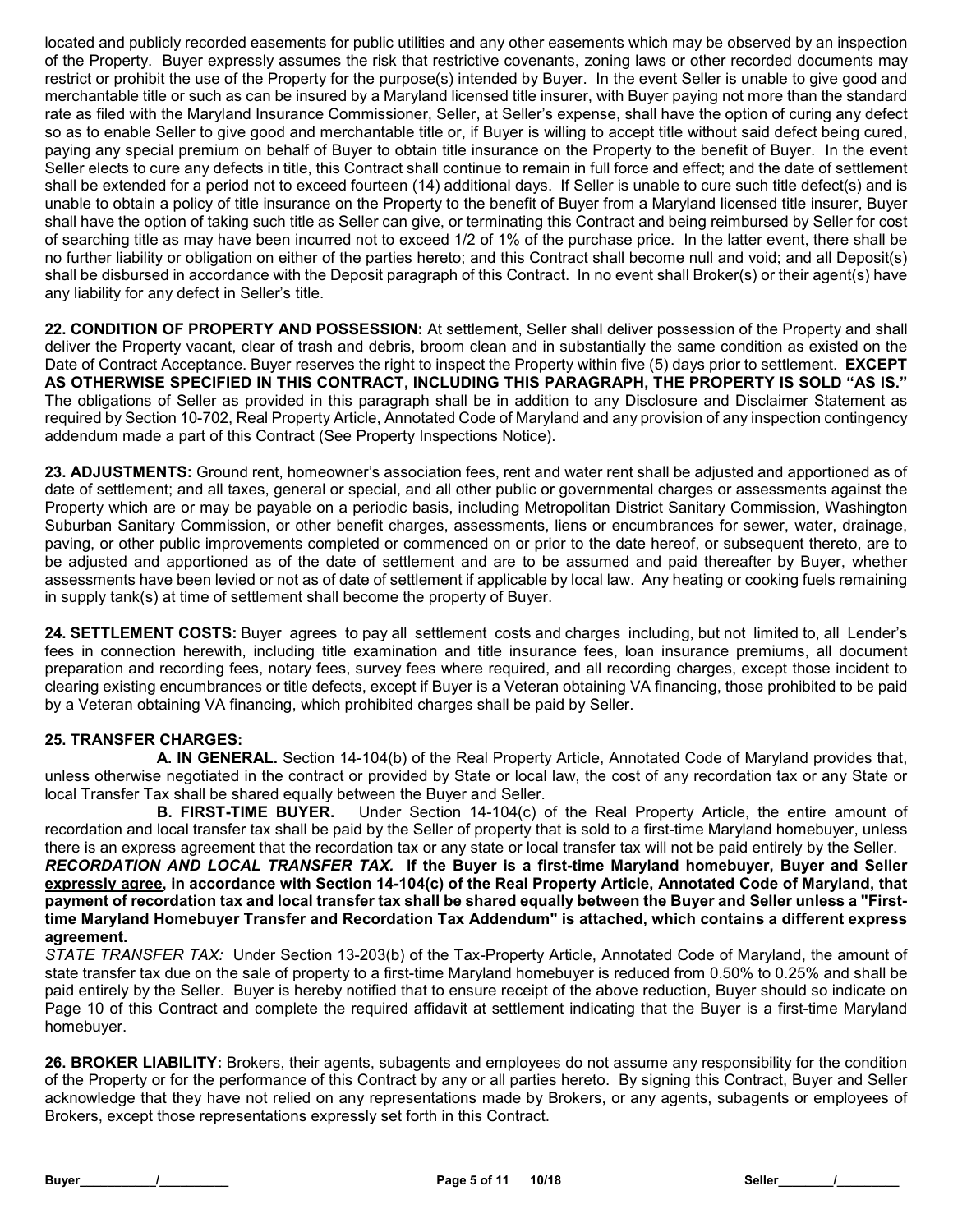**27. BROKER'S FEE:** All parties irrevocably instruct the settlement officer to collect the fee or compensation and disburse same according to the terms and conditions provided in the listing agreement and/or agency representation agreement. Settlement shall not be a condition precedent to payment of compensation.

**28. SELLER RESPONSIBILITY:** Seller agrees to keep existing mortgages free of default until settlement. All violation notices or requirements noted or issued by any governmental authority (including without limitation, any permit violation notices), or actions in any court on account thereof, against or affecting the Property at the date of settlement of this Contract, shall be complied with by Seller and the Property conveyed free thereof. The Property is to be held at the risk of Seller until legal title has passed or possession has been given to Buyer. If, prior to the time legal title has passed or possession has been given to Buyer, whichever shall occur first, all or a substantial part of the Property is destroyed or damaged, without fault of Buyer, then this Contract, at the option of Buyer, upon written notice to Seller, shall be null and void and of no further effect, and the deposits shall be disbursed in accordance with the Deposit paragraph of this Contract.

**29. BUYER RESPONSIBILITY:** If Buyer has misrepresented Buyer's financial ability to consummate the purchase of the Property, or if this Contract is contingent upon Buyer securing a written commitment for financing and Buyer fails to apply for such financing within the time period herein specified, or fails to pursue financing diligently and in good faith, or if Buyer makes any misrepresentations in any document relating to financing, or takes (or fails to take) any action which causes Buyer's disqualification for financing, then Buyer shall be in default; and Seller may elect by written notice to Buyer, to terminate this Contract and/or pursue the remedies set forth under the Default paragraph of this Contract.

**30. HOMEOWNER'S ASSOCIATION:** The Property is not part of a development subject to the imposition of mandatory fees as defined by the Maryland Homeowner's Association Act, unless acknowledged by attached addendum.

**31. GROUND RENT:** If the Property is subject to ground rent and the ground rent is not timely paid, the ground lease holder (i.e., the person to whom the ground rent is payable) may bring an action under Section 8-402.3 of the Real Property Article, Annotated Code of Maryland. As a result of this action, a lien may be placed upon the property. If the Property is subject to ground rent, Sections 14-116 and 14-116.1 of the Real Property Article provide the purchaser, upon obtaining ownership of the Property, with certain rights and responsibilities relative to the ground rent. (If the Property is subject to ground rent: See Property Subject to Ground Rent Addendum.)

**32. SALE/SETTLEMENT OR LEASE OF OTHER REAL ESTATE:** Neither this Contract nor the granting of Buyer's loan referred to herein is to be conditioned or contingent in any manner upon the sale, settlement and/or lease of any other real estate unless a contingency for the sale, settlement and/or lease of other real estate is contained in an addendum to this Contract. Unless this Contract is expressly contingent upon the sale, settlement and/or lease of any other real estate, Buyer shall neither apply for nor accept a financing loan commitment which is contingent upon or requires as a pre-condition to funding that any other real estate be sold, settled and/or leased.

**33. LEASES:** Seller may neither negotiate new leases nor renew existing leases for the Property which extend beyond settlement or possession date without Buyer's written consent.

**34. DEFAULT:** Buyer and Seller are required and agree to make full settlement in accordance with the terms of this Contract and acknowledge that failure to do so constitutes a breach hereof. If Buyer fails to make full settlement or is in default due to Buyer's failure to comply with the terms, covenants and conditions of this Contract, the initial Deposit and additional Deposits (the "Deposit") may be retained by Seller as long as a Release of Deposit Agreement is signed and executed by all parties, expressing that said Deposit may be retained by Seller. In the event the parties do not agree to execute a Release of Deposit Agreement, Buyer and Seller shall have all legal and equitable remedies. If Seller fails to make full settlement or is in default due to Seller's failure to comply with the terms, covenants and conditions of this Contract, Buyer shall be entitled to pursue such rights and remedies as may be available, at law or in equity, including, without limitation, an action for specific performance of this Contract and/or monetary damages. In the event of any litigation or dispute between Buyer and Seller concerning the release of the Deposit, Broker's sole responsibility may be met, at Broker's option, by paying the Deposit into the court in which such litigation is pending, or by paying the Deposit into the court of proper jurisdiction by an action of interpleader. Buyer and Seller agree that, upon Broker's payment of the Deposit into the court, neither Buyer nor Seller shall have any further right, claim, demand or action against Broker regarding the release of the Deposit; and Buyer and Seller, jointly and severally, shall indemnify and hold Broker harmless from any and all such rights, claims, demands or actions. In the event of such dispute and election by Broker to file an action of interpleader as herein provided, Buyer and Seller further agree and hereby expressly and irrevocably authorize Broker to deduct from the Deposit all costs incurred by Broker in the filing and maintenance of such action of interpleader including but not limited to filing fees, court costs, service of process fees and attorneys' fees, provided that the amount deducted shall not exceed the lesser of \$500 or the amount of the Deposit held by Broker. All such fees and costs authorized herein to be deducted may be deducted by Broker from the Deposit prior to paying the balance of the Deposit to the court. Buyer and Seller further agree and expressly declare that all such fees and costs so deducted shall be the exclusive property of Broker. If the amount deducted by Broker is less than the total of all of the costs incurred by Broker in filing and maintaining the interpleader action, then Buyer and Seller jointly, and severally, agree to reimburse Broker for all such excess costs upon the conclusion of the interpleader action.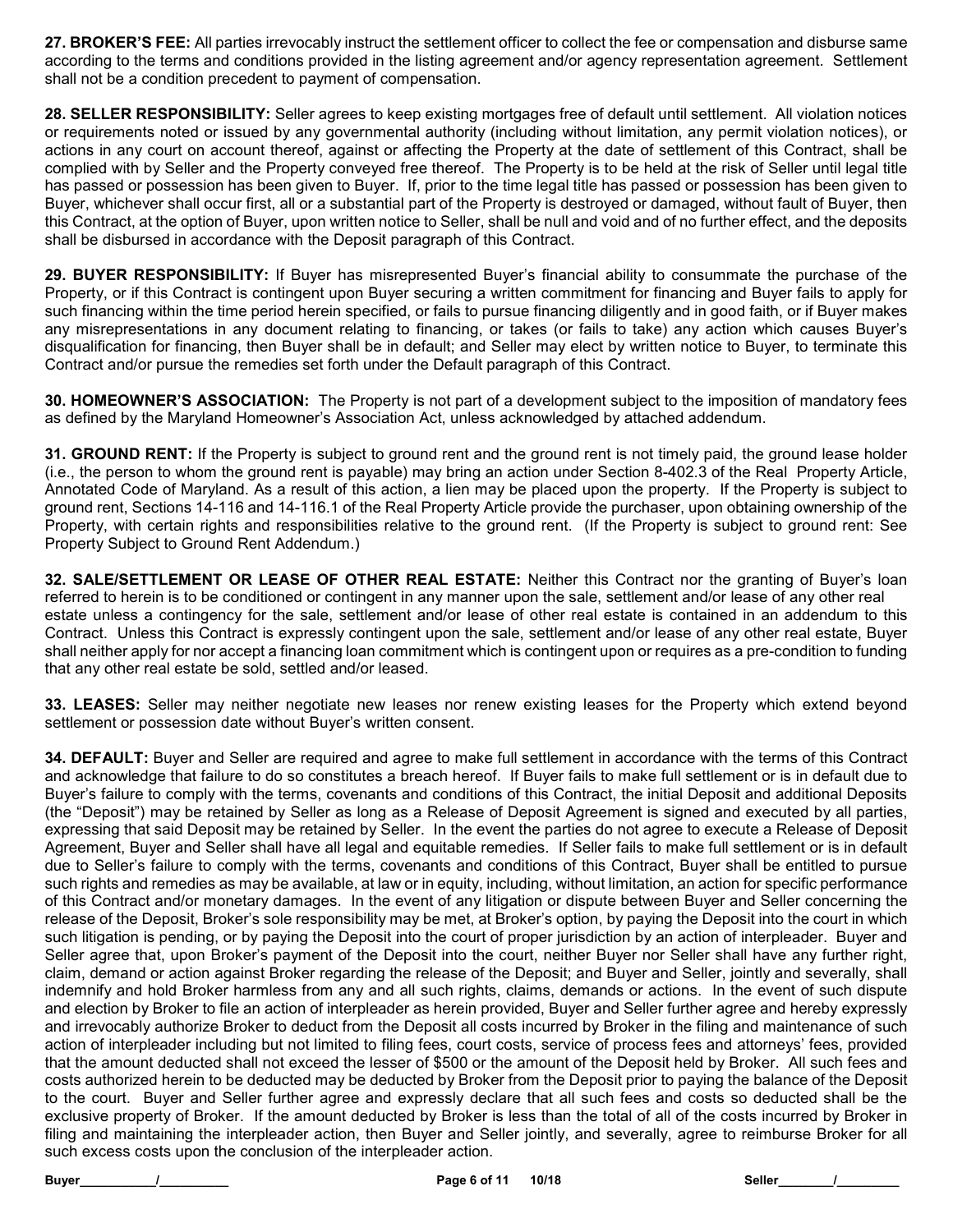**35. MEDIATION OF DISPUTES:** Mediation is a process by which the parties attempt to resolve a dispute or claim with the assistance of a neutral mediator who is authorized to facilitate the resolution of the dispute. The mediator has no authority to make an award, to impose a resolution of the dispute or claim upon the parties or to require the parties to continue mediation if the parties do not desire to do so. Buyer and Seller agree that any dispute or claim arising out of or from this Contract or the transaction which is the subject of this Contract shall be mediated through Maryland REALTORS® or its member local boards/associations in accordance with the established Mediation Rules and Guidelines of Maryland REALTORS® or through such other mediator or mediation service as mutually agreed upon by Buyer and Seller, in writing. Unless otherwise agreed in writing by the parties, mediation fees, costs and expenses shall be divided and paid equally by the parties to the mediation. If either party elects to have an attorney present that party shall pay his or her own attorney's fees.

Buyer and Seller further agree that the obligation of Buyer and Seller to mediate as herein provided shall apply to all disputes or claims arising whether prior to, during, or within one (1) year following the actual contract settlement date or when settlement should have occurred. Buyer and Seller agree that neither party shall commence any action in any court regarding a dispute or claim arising out of or from this Contract or the transaction which is the subject of this Contract, without first mediating the dispute or claim, unless the right to pursue such action or the ability to protect an interest or pursue a remedy as provided in this Contract, would be precluded by the delay of the mediation. In the event the right to pursue such action, or the ability to protect an interest or pursue a remedy would be precluded by the delay, Buyer or Seller may commence the action only if the initial pleading or document commencing such action is accompanied by a request to stay the proceeding pending the conclusion of the mediation. If a party initiates or commences an action in violation of this provision, the party agrees to pay all costs and expenses, including reasonable attorneys' fees, incurred by the other party to enforce the obligation as provided herein. The provisions of this paragraph shall survive closing and shall not be deemed to have been extinguished by merger with the deed.

**36. ATTORNEY'S FEES:** In any action or proceeding between Buyer and Seller based, in whole or in part, upon the performance or non-performance of the terms and conditions of this Contract, including, but not limited to, breach of contract, negligence, misrepresentation or fraud, the prevailing party in such action or proceeding shall be entitled to receive reasonable attorney's fees from the other party as determined by the court or arbitrator. In any action or proceeding between Buyer and Seller and/or between Buyer and Broker(s) and/or Seller and Broker(s) resulting in Broker(s) being made a party to such action or proceeding, including, but not limited to, any litigation, arbitration, or complaint and claim before the Maryland Real Estate Commission, whether as defendant, cross-defendant, third-party defendant or respondent, Buyer and Seller jointly and severally, agree to indemnify and hold Broker(s) harmless from and against any and all liability, loss, cost, damages or expenses (including filing fees, court costs, service of process fees, transcript fees and attorneys' fees) incurred by Broker(s) in such action or proceeding, providing that such action or proceeding does not result in a judgment against Broker(s).

 As used in this Contract, the term "Broker(s)" shall mean: (a) the two (2) Brokers as identified on Page 11 of this Contract; (b) the two (2) named Sales Associates identified on Page 11 of the Contract; and (c) any agent, subagent, salesperson, independent contractor and/or employees of Broker(s). The term "Broker(s)" shall also mean, in the singular, any or either of the named Broker(s) and/or Sales Associate(s) as identified or, in the plural, both of the named Brokers and/or Sales Associates as identified.

 This Paragraph shall apply to any and all such action(s) or proceeding(s) against Broker(s) including those action(s) or proceeding(s) based, in whole or in part, upon any alleged act(s) or omission(s) by Broker(s), including, but not limited to, any alleged act of misrepresentation, fraud, non-disclosure, negligence, violation of any statutory or common law duty, or breach of fiduciary duty by Broker(s). The provisions of this Paragraph shall survive closing and shall not be deemed to have been extinguished by merger with the deed.

**37. NOTICE OF BUYER'S RIGHT TO SELECT SETTLEMENT SERVICE PROVIDERS: Buyer has the right to select Buyer's own title insurance company, title lawyer, settlement company, escrow company, mortgage lender or financial institution as defined in the Financial Institutions Article, Annotated Code of Maryland. Buyer acknowledges that Seller may not be prohibited from offering owner financing as a condition of settlement.** 

**38. PROPERTY OWNER'S TITLE INSURANCE:** Buyer, at Buyer's expense, may purchase owner's title insurance at either "standard" or "enhanced" coverage and rates. The coverage afforded by such title insurance would be governed by the terms and conditions thereof, and the premium for obtaining such title insurance coverage would be determined by the extent of its coverage. For purposes of owner's title insurance policy premium rate disclosures by Buyer's lender, Buyer and Seller agree that enhanced rates (if available) shall be quoted by Buyer's lender. Buyer understands that nothing herein obligates Buyer to obtain any owner's title insurance coverage at any time, including at settlement, and that the availability of owner's title insurance coverage is subject to the underwriting criteria of the title insurer.

**39. AUTHORIZATION TO PROVIDE TILA-RESPA INTEGRATED DISCLOSURES:** Buyer and Seller hereby authorize the lender, title company, escrow agent, and/or their representatives to disclose and provide copies of the closing disclosure(s) and/or other settlement statement to the real estate licensees involved in the transaction at the time these documents are provided to Buyer and Seller.

**Buyer\_\_\_\_\_\_\_\_\_\_\_/\_\_\_\_\_\_\_\_\_\_ Page 7 of 11 10/18 Seller\_\_\_\_\_\_\_\_/\_\_\_\_\_\_\_\_\_**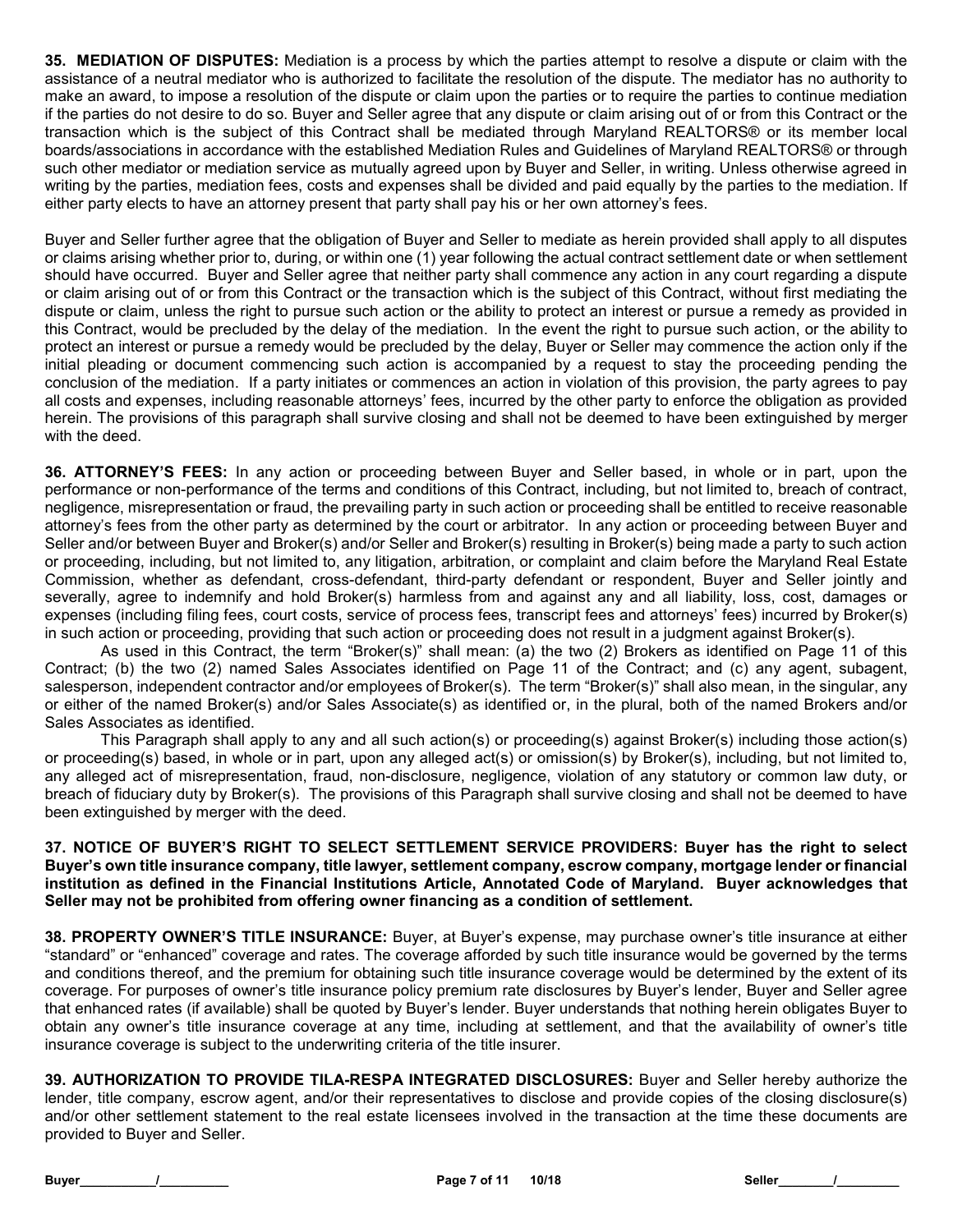**40. LIMITED WARRANTY:** NOTICE TO BUYER: IF A WARRANTY PLAN IS BEING OFFERED WITH THE PURCHASE OF THE PROPERTY, IT MAY BE A LIMITED WARRANTY. SINCE SUCH WARRANTY PLANS DO NOT COVER STRUCTURAL DEFECTS AND MAY NOT COVER PRE-EXISTING DEFECTS, BUYER SHOULD REQUEST THE REAL ESTATE AGENT TO PROVIDE BUYER WITH ANY BROCHURE WHICH DESCRIBES THE PLAN IN ORDER TO DETERMINE THE EXTENT OF COVERAGE PROVIDED BY THE WARRANTY.

**41. PROPERTY INSURANCE BROCHURE:** An informational brochure published by Maryland REALTORS® titled "The New Reality of Property Insurance – What You Should Know" is available to explain current issues relative to obtaining insurance coverage for the Property to be purchased.

## **42. FLOOD DISCLOSURE NOTICE:**

**A. FLOOD INSURANCE PREMIUMS:** The Property or part of the Property may be located in an area established by the government as a "flood plain" or otherwise in an area where flood insurance could be required by Buyer's mortgage lender as a condition of granting a mortgage. In addition, construction on the Property could be prohibited or restricted. The National Flood Insurance Program ("NFIP") provides for the availability of flood insurance but also establishes flood insurance policy premiums based on the risk of flooding in the area where properties are located. Due to amendments to federal law governing the NFIP those premiums are increasing, and in some cases will rise by a substantial amount over the premiums previously charged for flood insurance. As a result, Buyer should not rely on the premiums paid for flood insurance on the Property as an indication of the premiums that will apply after Buyer completes the purchase. In considering the purchase of this Property, Buyer should consult with one or more carriers of flood insurance for better understanding of flood insurance coverage, the premiums that are likely to be required to purchase such insurance and any available information about how those premiums may increase in the future. Detailed information regarding flood insurance coverage may be obtained at: https://www.fema.gov/national-flood-insurance-program.

**B. FLOOD INSURANCE RATE MAPS:** The State of Maryland in conjunction with the Federal Emergency Management Agency has been systematically updating flood insurance rate maps. The Property may be affected. Buyer is advised to contact the Maryland Department of the Environment and consult a flood insurance carrier to inquire about the status of the Property. Detailed information regarding updated maps may be obtained at: http://www.mdfloodmaps.net/home.html.

**43. GUARANTY FUND:** NOTICE TO BUYER: BUYER IS PROTECTED BY THE REAL ESTATE GUARANTY FUND OF THE MARYLAND REAL ESTATE COMMISSION, UNDER SECTION 17-404 OF THE BUSINESS OCCUPATIONS AND PROFESSIONS ARTICLE OF THE ANNOTATED CODE OF MARYLAND, FOR LOSSES IN AN AMOUNT NOT EXCEEDING \$50,000 FOR ANY CLAIM.

#### **44. SINGLE FAMILY RESIDENTIAL REAL PROPERTY DISCLOSURE NOTICE: Buyer is advised of the right to receive a "Disclosure and Disclaimer Statement" from Seller (Section 10-702 Real Property Article, Annotated Code of Maryland).**

**45. MARYLAND NON-RESIDENT SELLER:** If the Property is not the Seller's principal residence and the Seller is a nonresident individual of the State of Maryland or is a non-resident entity which is not formed under the laws of the State of Maryland or qualified to do business in the State of Maryland, a withholding tax from the proceeds of sale may be withheld at the time of settlement except as otherwise provided by Maryland law. (See Maryland Non-Resident Seller Transfer Withholding Tax Addendum.)

**46. INTERNAL REVENUE SERVICE FILING:** Buyer and Seller each agree to cooperate with the settlement officer by providing all necessary information so that a report can be filed with the Internal Revenue Service, as required by Section 6045 of the IRS Code. To the extent permitted by law, any fees incurred as a result of such filing will be paid by the Seller.

**47. NOTICE TO BUYER CONCERNING THE CHESAPEAKE AND ATLANTIC COASTAL BAYS CRITICAL AREA: Buyer is advised that all or a portion of the property may be located in the "Critical Area" of the Chesapeake and Atlantic Coastal Bays, and that additional zoning, land use, and resource protection regulations apply in this area. The "Critical Area" generally consists of all land and water areas within 1,000 feet beyond the landward boundaries of state or private wetlands, the Chesapeake Bay, the Atlantic Coastal Bays, and all of their tidal tributaries. The "Critical Area" also includes the waters of and lands under the Chesapeake Bay, the Atlantic Coastal Bays and all of their tidal tributaries to the head of tide. For information as to whether the property is located within the Critical Area, Buyer may contact the local Department of Planning and Zoning, which maintains maps showing the extent of the Critical Area in the jurisdiction. Allegany, Carroll, Frederick, Garrett, Howard, Montgomery and Washington Counties do not include land located in the Critical Area.** 

**48. WETLANDS NOTICE:** Buyer is advised that if the Property being purchased contains waters of the United States, or if the Property contains land and/or waters regulated by the State, including, but not limited to, wetlands, approval from the U.S. Army Corps of Engineers (Corps) and/or the Maryland Department of the Environment (MDE) will be necessary before starting any work, including construction, if the work includes the discharge of dredged or fill material into a regulated area, or certain

**Buyer\_\_\_\_\_\_\_\_\_\_\_/\_\_\_\_\_\_\_\_\_\_ Page 8 of 11 10/18 Seller\_\_\_\_\_\_\_\_/\_\_\_\_\_\_\_\_\_**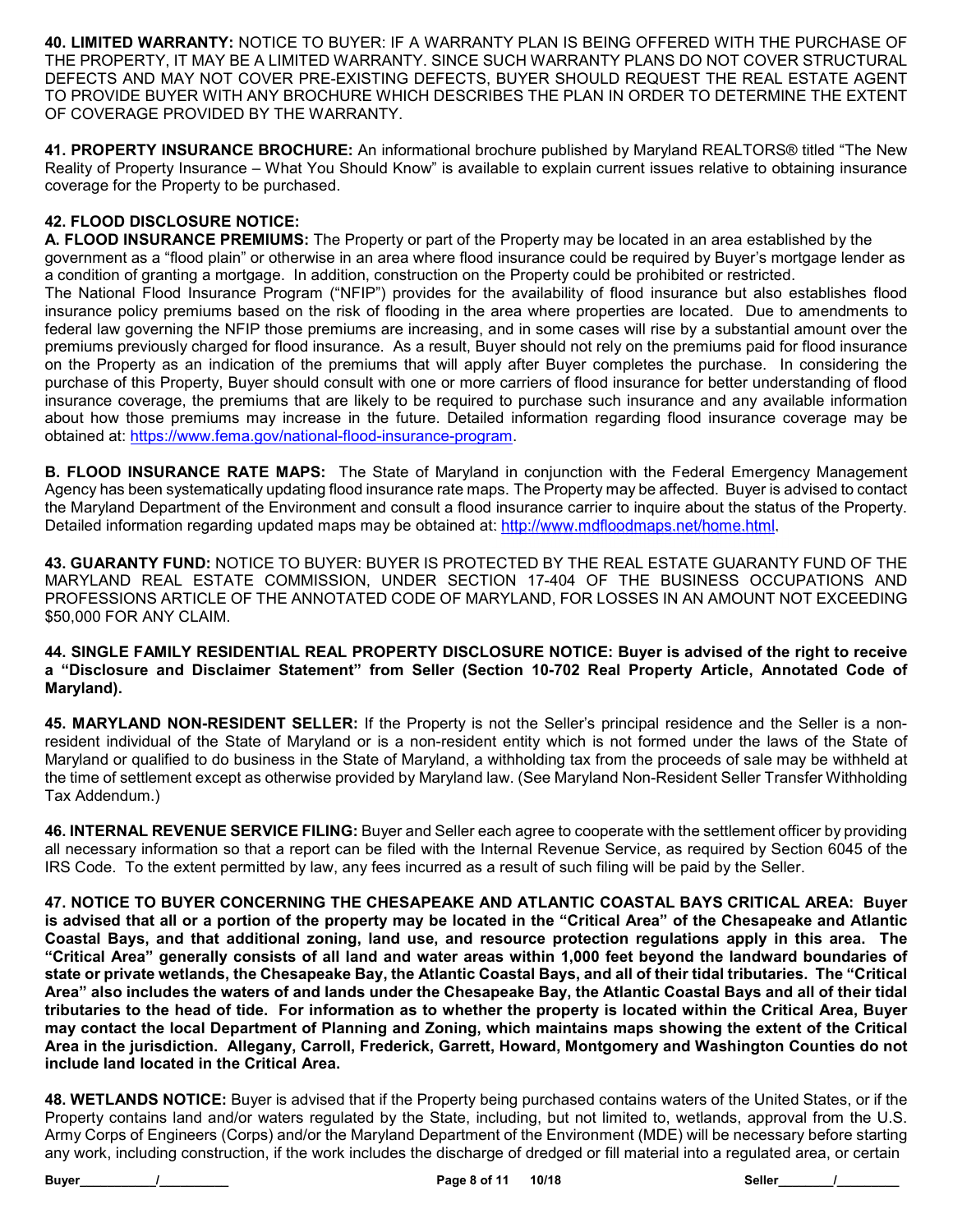other activities conducted in a regulated area. The Corps has adopted a broad definition of waters of the United States, which occur throughout the Chesapeake Bay Region, as well as other portions of the State. The land and waters regulated by the State include tidal wetlands, nontidal wetlands and their buffers, and streams and their 100-year nontidal floodplain. For information as to whether the Property includes waters of the United States or land and/or waters regulated by the State, Buyer may contact the Baltimore District of the Corps and/or MDE. Buyer may also elect, at Buyer's expense, to engage the services of a qualified specialist to inspect the Property for the presence of Corps- or MDE-regulated areas, including wetlands, prior to submitting a written offer to purchase the Property; or Buyer may include in Buyer's written offer a clause making Buyer's purchase of the Property contingent upon a satisfactory wetlands inspection.

**49. FOREST CONSERVATION ACT NOTICE:** If the Property is a tract of land 40,000 square feet or more in size, Buyer is notified that, unless exempted by applicable law, as a prerequisite to any subdivision plan or grading or sediment control permit for the Property, Buyer will be required to comply with the provisions of the Maryland Forest Conservation Act imposed by Section 5-1601, et seq. of the Natural Resources Article, Annotated Code of Maryland, including, among other things, the submission and acceptance of a Forest Stand Delineation and a Forest Conservation Plan for the Property in accordance with applicable laws and regulations. Unless otherwise expressly set forth in an addendum to this Contract, Seller represents and warrants that the Property is not currently subject to a Forest Conservation Plan, Management Agreement or any other pending obligation binding the owner of the Property under said Act; further, Seller represents and warrants that no activities have been undertaken on the Property by Seller in violation of the Forest Conservation Act.

**50. NOTICE CONCERNING CONSERVATION EASEMENTS:** If the Property is encumbered by a Conservation Easement as defined in Section 10-705 of the Real Property Article, Annotated Code of Maryland, the contract must contain a notice concerning the easement, which is contained in an attached addendum. This Paragraph does not apply to the sale of property in an action to foreclose a mortgage or deed of trust. (If the Property is encumbered by a Conservation Easement: See Conservation Easement Addendum.)

**51. FOREIGN INVESTMENT TAXES-FIRPTA:** Section 1445 of the United States Internal Revenue Code of 1986 provides that a Buyer of residential real property located in the United States must withhold federal income taxes from the payment of the purchase price if (a) the purchase price exceeds Three Hundred Thousand Dollars (\$300,000.00) and (b) the seller is a foreign person. Unless otherwise stated in an addendum attached hereto, if the purchase price is in excess of Three Hundred Thousand Dollars (\$300,000.00), Seller represents that Seller is not a non-resident alien, foreign corporation, foreign partnership, foreign trust or foreign estate (as those terms are defined by the Internal Revenue Code and applicable regulations) and agrees to execute an affidavit to this effect at the time of settlement.

**52. CRIMINAL ACTIVITY AND SEXUAL OFFENDERS.** Buyer may contact the state, county or municipal police departments in which the Property is located or check the "Sex Offender Registry" at the Maryland Department of Public Safety and Correctional Services website in order to ascertain criminal activity in the vicinity of the Property or the presence of registered sexual offenders who live or work within the vicinity of the Property. Buyer acknowledges that Buyer is solely responsible to inquire of such matters before signing this Contract. Buyer shall have no right to cancel this Contract based upon criminal activity or the presence of registered sexual offenders in the vicinity of the Property. Buyer further acknowledges that no real estate licensee involved in the sale or purchase of the Property, whether acting as the agent for Seller or Buyer, has any duty nor assumes any duty or responsibility to ascertain criminal activity or the presence of registered sexual offenders in the vicinity of the Property.

**53. MILITARY INSTALLATIONS:** This Section does not apply in Allegany, Carroll, Frederick, Garrett, Howard, Montgomery, and Washington Counties. Buyer is advised that the Property may be located near a military installation that conducts flight operations, munitions testing, or military operations that may result in high noise levels.

### **54. NOTICE TO THE PARTIES:**

(A) NO REPRESENTATIONS: Brokers, their agents, subagents and employees, make no representations with respect

- to: (1) Water quantity, quality, color, or taste or operating conditions of public and/or private water systems;
	- (2) Location, size or operating condition of on-site sewage disposal systems;

 (3) The extensions of public utilities by local municipal authorities, existence or availability of public utilities, and any assessments, fees or costs for public utilities which might be imposed by local municipal authorities or private entities, should public utilities be extended or available to the subject Property. (Buyer should consult the Department of Public Works to determine the availability of proposed future extensions of utilities.);

 (4) Lot size, exact location. If the subject Property is part of a recorded subdivision, Buyer can review the plat upon request at the Record Office. If the subject Property is not part of a recorded subdivision, Buyer may verify exact size, location and through a survey by a licensed engineer or land surveyor, at Buyer's expense;

(5) Existing zoning or permitted uses of the Property, including, without limitation, whether any improvements to the Property required permit(s) and, if so, whether such improvements, were completed pursuant to permit(s) issued and/or whether any permit(s) issued were complied with. Buyer should contact the appropriate local government agency and/or a licensed engineer to verify zoning, permit issuance/status, and permitted uses;

**Buyer\_\_\_\_\_\_\_\_\_\_\_/\_\_\_\_\_\_\_\_\_\_ Page 9 of 11 10/18 Seller\_\_\_\_\_\_\_\_/\_\_\_\_\_\_\_\_\_**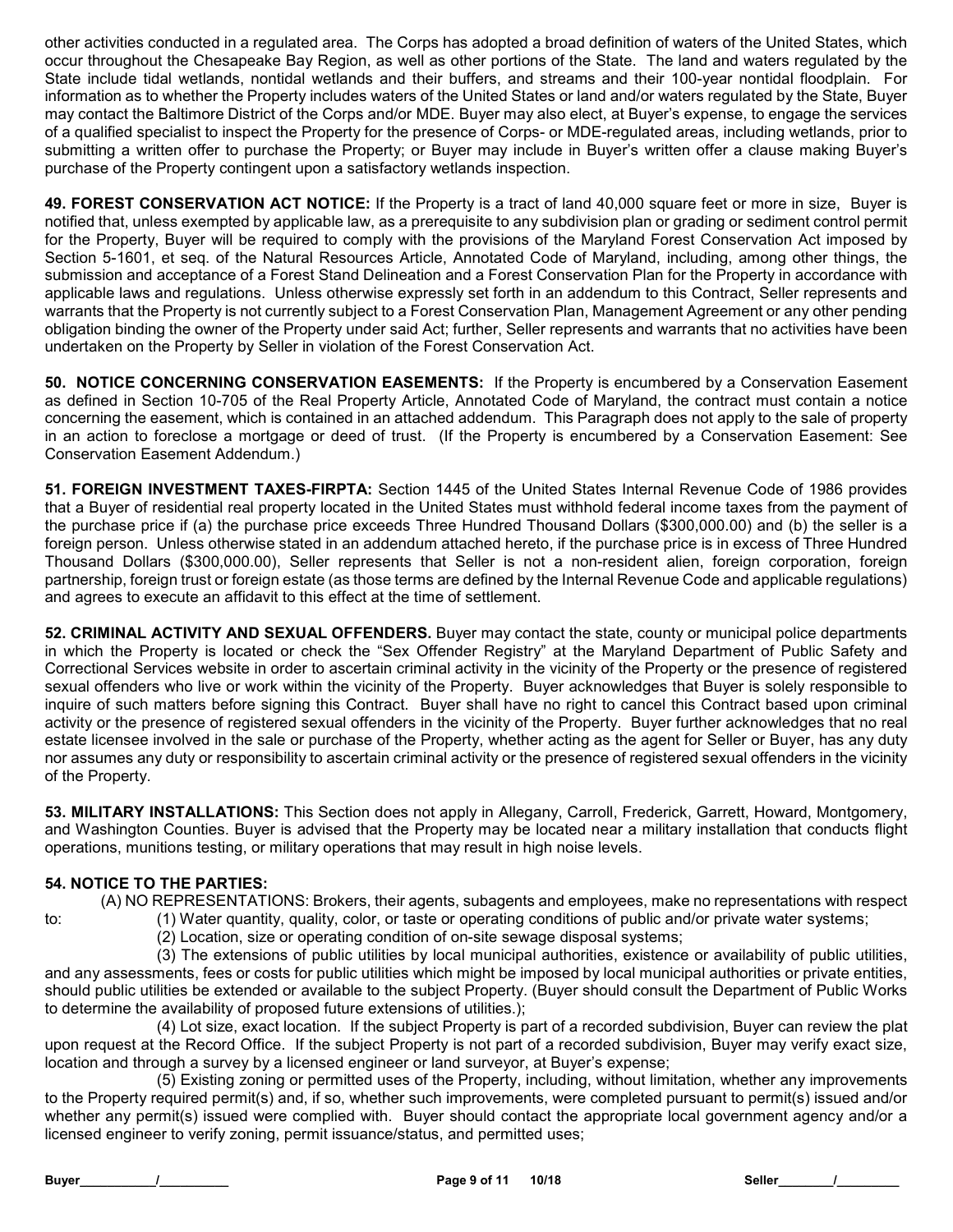(6) Whether properly licensed contractors have been used to make repairs, renovations and improvements to the Property.

(B) NO ADVISING: Brokers/agents are not advising the parties as to certain other issues, including without limitation: soil conditions; flood hazard areas; possible restrictions of the use of property due to restrictive covenants, leases, subdivision, environmental laws, easements or other documents; airport or aircraft noise; planned land use, roads or highways; and construction materials and/or hazardous materials, including without limitation flame retardant treated plywood (FRT), radon, radium, mold spores, urea formaldehyde foam insulation (UFFI), synthetic stucco (EIFS), asbestos, polybutylene piping and lead-based paint. Information relating to these issues may be available from appropriate governmental authorities. This disclosure is not intended to provide an inspection contingency.

 (C) COMPENSATION OF VENDORS: Buyer and Seller each assume full responsibility for selecting and compensating their respective vendors.

 (D) PROTECTION OF HOMEOWNERS IN FORECLOSURE ACT NOTICE: BUYER AND SELLER ACKNOWLEDGE THAT, UNDER SECTION 7-310 OF THE REAL PROPERTY ARTICLE OF THE ANNOTATED CODE OF MARYLAND, IF THE MORTGAGE ON THE PROPERTY IS AT LEAST 60 DAYS IN DEFAULT ON THE DATE OF CONTRACT ACCEPTANCE, SELLER HAS THE RIGHT TO RESCIND THE CONTRACT WITHIN 5 DAYS AFTER THE DATE OF CONTRACT ACCEPTANCE. ANY PROVISION IN THIS CONTRACT OR OTHER AGREEMENT THAT ATTEMPTS OR PURPORTS TO WAIVE ANY OF THE SELLER'S RIGHTS UNDER SECTION 7-310 IS VOID.

**55. PROPERTY TAX NOTICE - 60 DAY APPEAL:** If any real property is transferred after January 1 and before the beginning of the next taxable year to a new owner, the new owner may submit a written appeal as to a value or classification on or before 60 days after the date of the transfer.

**56. NON-ASSIGNABILITY:** This Contract may not be assigned without the written consent of Buyer and Seller. If Buyer and Seller agree in writing to an assignment of this Contract, the original parties to this Contract remain obligated hereunder until settlement.

**57. PARAGRAPH HEADINGS:** The Paragraph headings of this Contract are for convenience and reference only, and in no way define or limit the intent, rights or obligations of the parties.

**58. COMPUTATION OF DAYS:** As used in this Contract, and in any addendum or addenda to this Contract, the term "days" shall mean consecutive calendar days, including Saturdays, Sundays, and holidays, whether federal, state, local or religious. A day shall be measured from 12:00:00 a.m. to and including 11:59:59 p.m. in the Eastern Time Zone. For the purposes of calculating days, the count of "days" shall begin on the day following the day upon which any act or notice as provided in this Contract, or any addendum or addenda to this Contract, was required to be performed or made.

**59. ENTIRE AGREEMENT:** This Contract and any addenda thereto contain the final and entire agreement between the parties, and neither they nor their agents shall be bound by any terms, conditions, statements, warranties or representations, oral or written, not herein contained. The parties to this Contract mutually agree that it is binding upon them, their heirs, executors, administrators, personal representatives, successors and, if permitted as herein provided, assigns. Once signed, the terms of this Contract can only be changed by a document executed by all parties. This Contract shall be interpreted and construed in accordance with the laws of the State of Maryland. It is further agreed that this Contract may be executed in counterparts, each of which when considered together shall constitute the original Contract.

**60. ELECTRONIC DELIVERY:** The parties agree that this Contract offer shall be deemed validly executed and delivered by a party if a party executes this Contract and delivers a copy of the executed Contract to the other party by facsimile transmittal, or delivers a digital image of the executed document by electronic transmittal.

| <b>Buyer's Signature</b>     | <b>Date</b> | <b>Seller's Signature</b> | <b>Date</b> |
|------------------------------|-------------|---------------------------|-------------|
| <b>Buyer's Signature</b>     | <b>Date</b> | <b>Seller's Signature</b> | <b>Date</b> |
| DATE OF CONTRACT ACCEPTANCE: |             |                           |             |

□ **Check if First-Time Maryland Homebuyer**